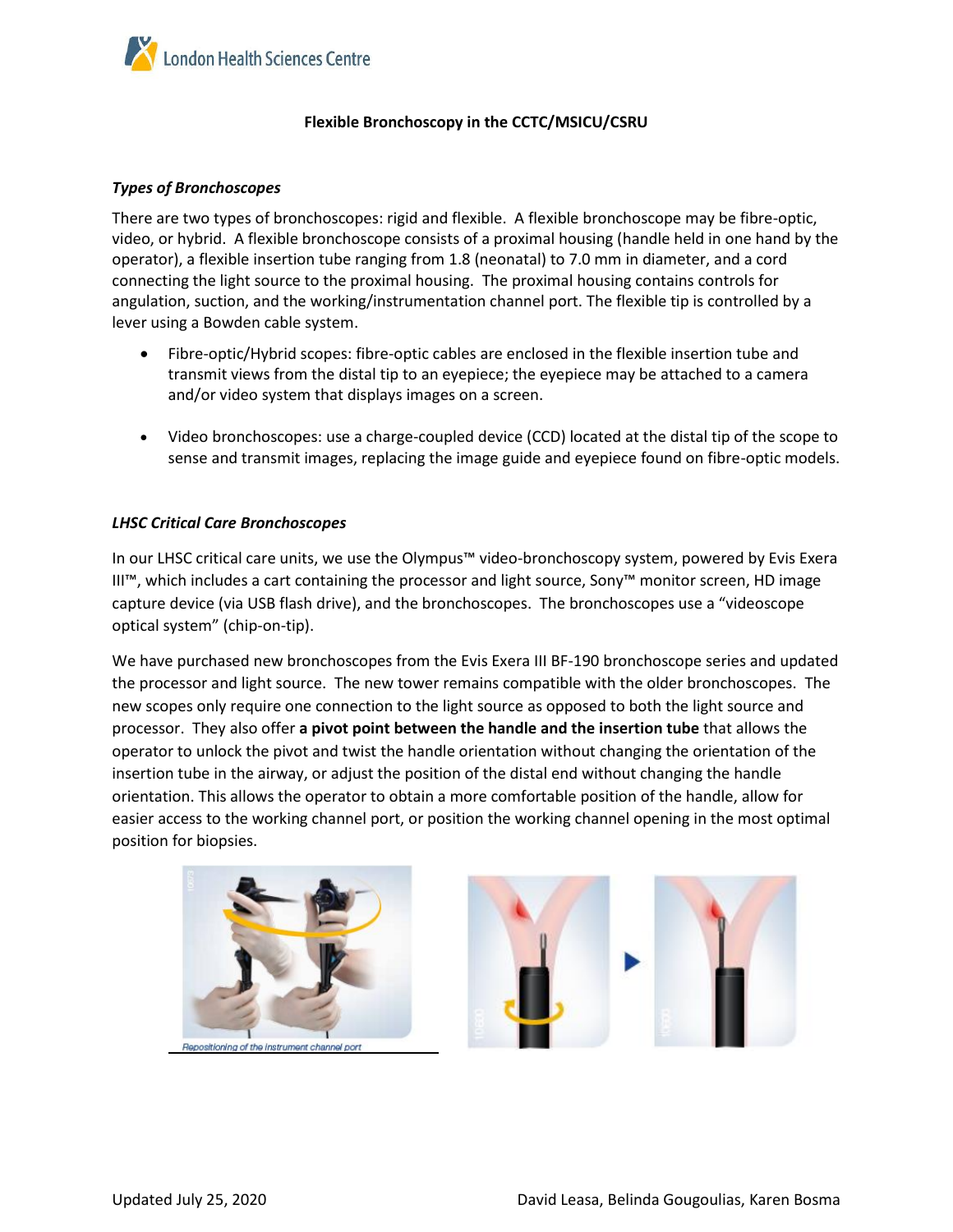

# *Bronchoscope Dimensions: Choose the Right Size*

For safe passage of the bronchoscope through the endotracheal tube, use the "+2 rule" add 2 mm to the outer diameter of the distal end to determine the minimum required inner diameter of the endotracheal tube. Most cytology brushes and biopsy forceps will fit a 2.0 mm channel. A "therapeutic" bronchoscope is required for some larger foreign body retrieval devices which will only fit through the 2.8 mm channel. The following bronchoscopes are available within our critical care units, with additional bronchoscopes available from the Operating Rooms.

| Bronchoscope    | Working | Outer diameter | ETT Size    | <b>Use</b>             | MSICU/      | <b>CCTC</b> |
|-----------------|---------|----------------|-------------|------------------------|-------------|-------------|
| Model           | Channel | - distal end   | Required*   |                        | <b>CSRU</b> |             |
|                 | (mm)    | (mm)           | (mm)        |                        | (#)         | (# )        |
| BF-Q180 (old)   | 2.0     | 5.5            | 7.5         | Diagnostic (blue)      |             | 0           |
| BF-1TQ180 (old) | 2.8     | 6.3            | 8.5         | Therapeutic (yellow)   |             | 0           |
| BF-P190 (new)   | 2.0     | 4.2            | $6.0 - 6.5$ | Diagnostic (blue)      |             | 0           |
| BF-Q190 (new)   | 2.0     | 4.8            | 7.0         | Diagnostic (blue)      |             | 2           |
| BF-1TH190 (new) | 2.8     | 6.2            | $8.0 - 8.5$ | Therapeutic (yellow)   | $\Omega$    | 2           |
| BF-XP190 (new)  | 1.2     | 3.1            | 5.0         | Diagnostic (pediatric) | $\Omega$    |             |

*\*Using the + 2 mm rule, this is the MINIMUM ETT size required, leaving a ≈ 2 mm space between ETT and bronchoscope.* 





*4.8 mm bronchoscope with a 2.0 mm instrument channel*



*3.0 mm bronchoscope with a 1.7 mm instrument channel*

This is an expensive system that needs attention to care by the operator to mitigate bronchoscope damage. Bronchoscope damage may be caused by the patient biting; friction from inadequate lubrication, especially if a tight fit down a tube; or needle injury during a tracheostomy if the bronchoscope is not sufficiently pulled back and protected within the ETT while the procedure is being performed.

# To prevent damage to the bronchoscopes:

- All new senior residents will undergo a training session on safe use of the bronchoscope BEFORE using this equipment.
- Always use a bite block, even if patient is paralyzed with neuromuscular blockade
- Follow the +2 rule and use adequate lubrication (e.g., lidocaine ointment, lubricant spray)
- Tracheostomy presents a higher risk of bronchoscope damage; bronchoscopy for the purpose of tracheostomies should be performed by an experienced operator (e.g., senior ICU resident) and may only be delegated to a learner under close supervision (see [below\)](#page-3-0)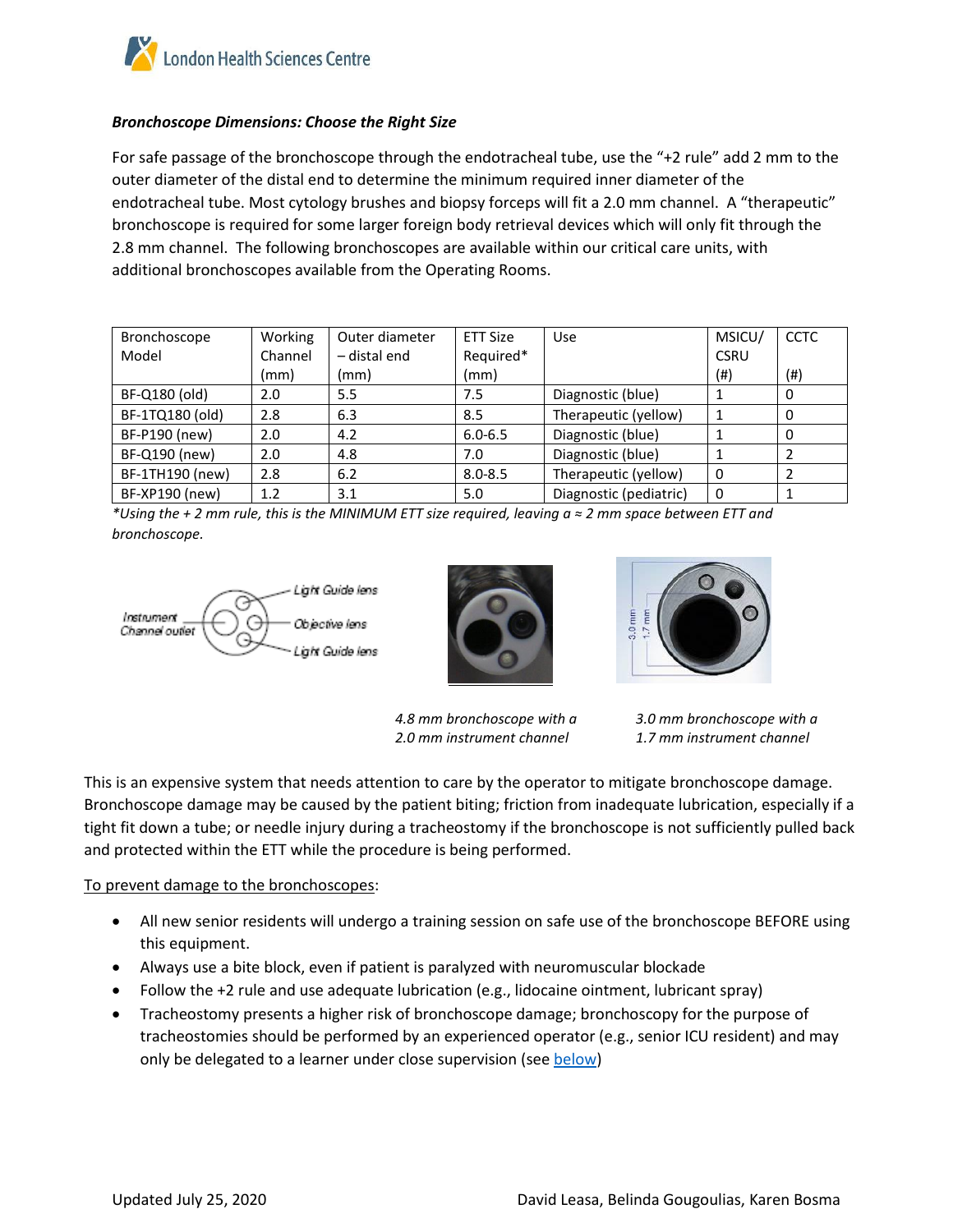

#### *Basic Procedure*

Pre-Bronchoscopy Set-Up of Equipment by RRT:

*We will receive the new scopes from MDR with the venting cap attached. Please remove the venting cap before the procedure and leave it in the container for next reprocessing.*

- 1. Remove Sterilization wrap of the Bronchoscope chosen.
- 2. Remove Venting Cap and place in tray for next reprocessing
- 3. The Biopsy Cap & Suction Valves are the same as previous scopes
- 4. Plug scope into light source
	- Older scopes require a connection to the processor as well as light source
- 5. Turn Universal Power Switch
	- On at tope of tower (Power to both the processor and light source)
- 6. Ensure video image is present.
	- The scope information is displayed for a 5 seconds (outer diameter size, serial number, working channel size)
	- To review this again, hit "Exam ON" on front panel of the processor
- 7. Turn on Light Source
- 8. After case is over, please press the "Exam ON" button to end case
- 9. Pre-cleaning of the scope is the same
	- (Wipe Insertion Tube and Suction enzymatic cleaner for 30 Seconds, Suction Air for 10 seconds)
- 10. Send scope with addressograph and venting cap in the tray provided to MDR for reprocessing



**Photo courtesy of Belinda Gougoulias RRT**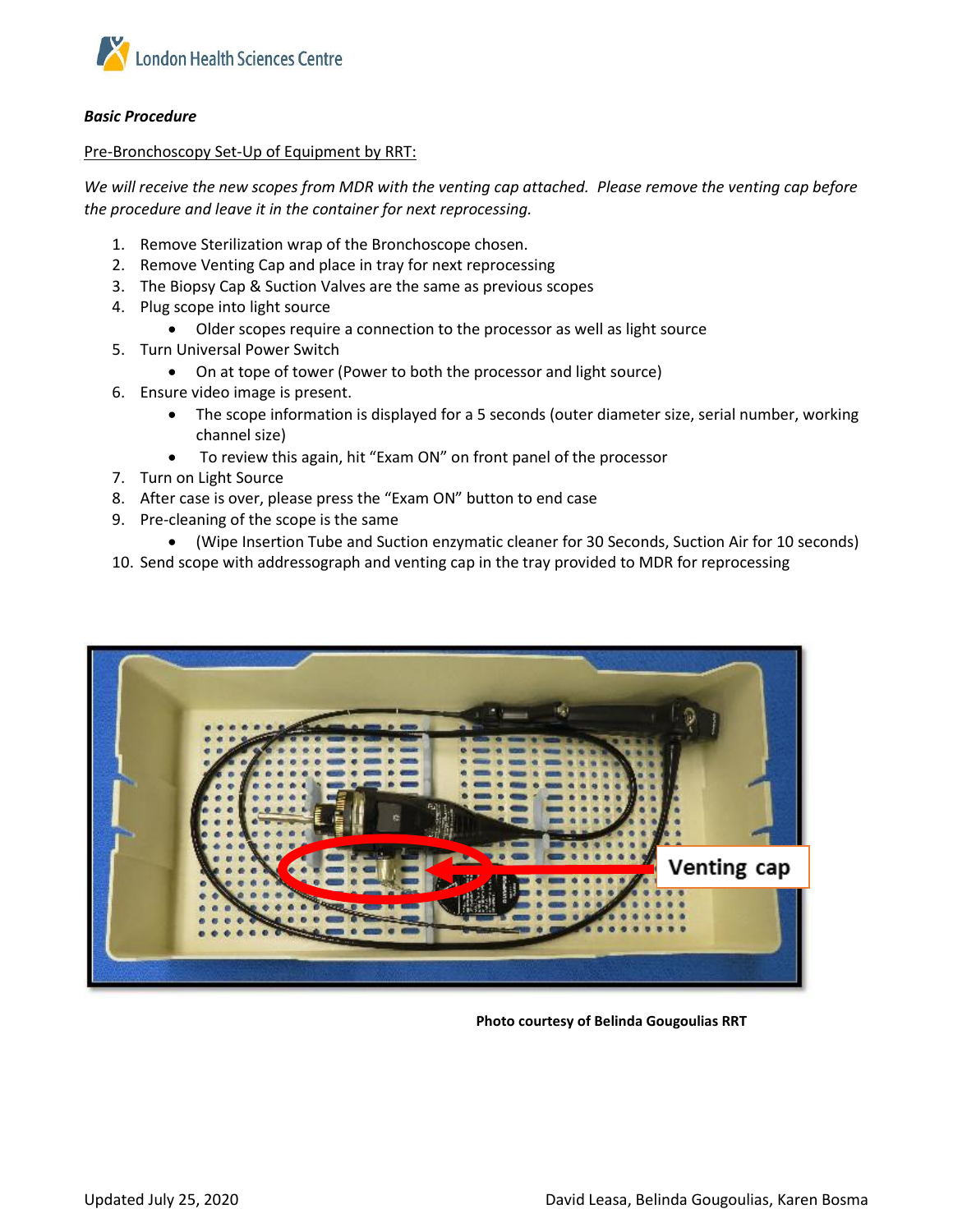

#### Pre-Bronchoscopy Set-up of Patient and Operators:

- 1. Perform procedural safety pause.
- 2. Let the RRT set up and turn the equipment on; they will also clean afterwards
- 3. Don appropriate PPE<sup>\*</sup> (see link and [below\)](#page-4-0)
- 4. Note the ETT size and bronchoscope size (use the +2 rule, e.g., you need a 7.5 mm ETT for the 5.5 mm bronchoscope)
- 5. Ensure proper patient positioning (move the patient towards the operator)
- 6. Ensure proper operator height above patient for scope straightening/tip turning
- 7. Monitoring of patients vital signs: set BP cuff to cycle q3 min if no arterial line; continuous O2 saturation, 3 lead ECG
- 8. Pre-oxygenate patient on  $FiO<sub>2</sub> 1.0$
- 9. RRT will always place a bite block or mouthpiece (even if patient receiving neuromuscular blockade)
- 10. Lubricate the bronchoscope and, if needed, widen the bronchoscope tip insertion site; use dry gauze to advance the scope
- 11. RRT will straighten the ETT for easier bronchoscope advancement.

# During Bronchoscopy:

- 1. Ventilate using Ambu™ bag ventilation or the ventilator on volume control mode, FiO<sub>2</sub> 1.0
- 2. NEVER force bronchoscope advancement; the bronchoscope should slide easily through the ETT;
- 3. Consider the possibility of extrinsic PEEP (auto PEEP may be significant)
- 4. Suction is quick and intermittent (≤ 3 seconds)
- 5. Obtain necessary samples (bronchial washings, BAL and/or brushings); make sure the specimen container tops are adequately tightened.
- 6. If oxygen desaturation occurs, withdraw bronchoscope to recruit the lungs using Ambu™ bag plus PEEP valve

# <span id="page-3-0"></span>Special Considerations for Percutaneous Tracheostomy Insertion:

- 1. Follow the RRT pre-procedure checklist; Be prepared that you may need to reintubate patient so have intubation equipment nearby and mask for bag-mask ventilation if needed
- 2. Discuss and confirm plan for ventilation during the procedure; is there a need to pause ventilation during the procedure to mitigate risk of viral transmission? At what time points will ventilation pause? Have we confirmed that the patient will tolerate apnea?
- 3. Perform procedural safety pause before starting procedure AND prior to needle insertion
- 4. Clean secretions from trachea prior to needle insertion for ideal visualization; do this before start of procedure. Be clear on the anatomy you are visualizing.
- 5. Perform prescribed "PAUSE" just before needle insertion to ensure point of entry is BELOW tip of bronchoscope
- 6. ALWAYS keep bronchoscope tip within lumen of the ETT during needle insertion

# Post Bronchoscopy:

- 1. Continue monitoring patient –patient may be hypotensive post cessation of stimulation
- 2. Ensure adequate ventilation patient was likely hypoventilating during procedure
- 3. RRT will send scope with addressograph and venting cap in the tray provided to MDR for reprocessing
- 4. Choose which tests are appropriate to order from the following list; in PowerChart, go to ICU Bronchial Brush/Lavage careset: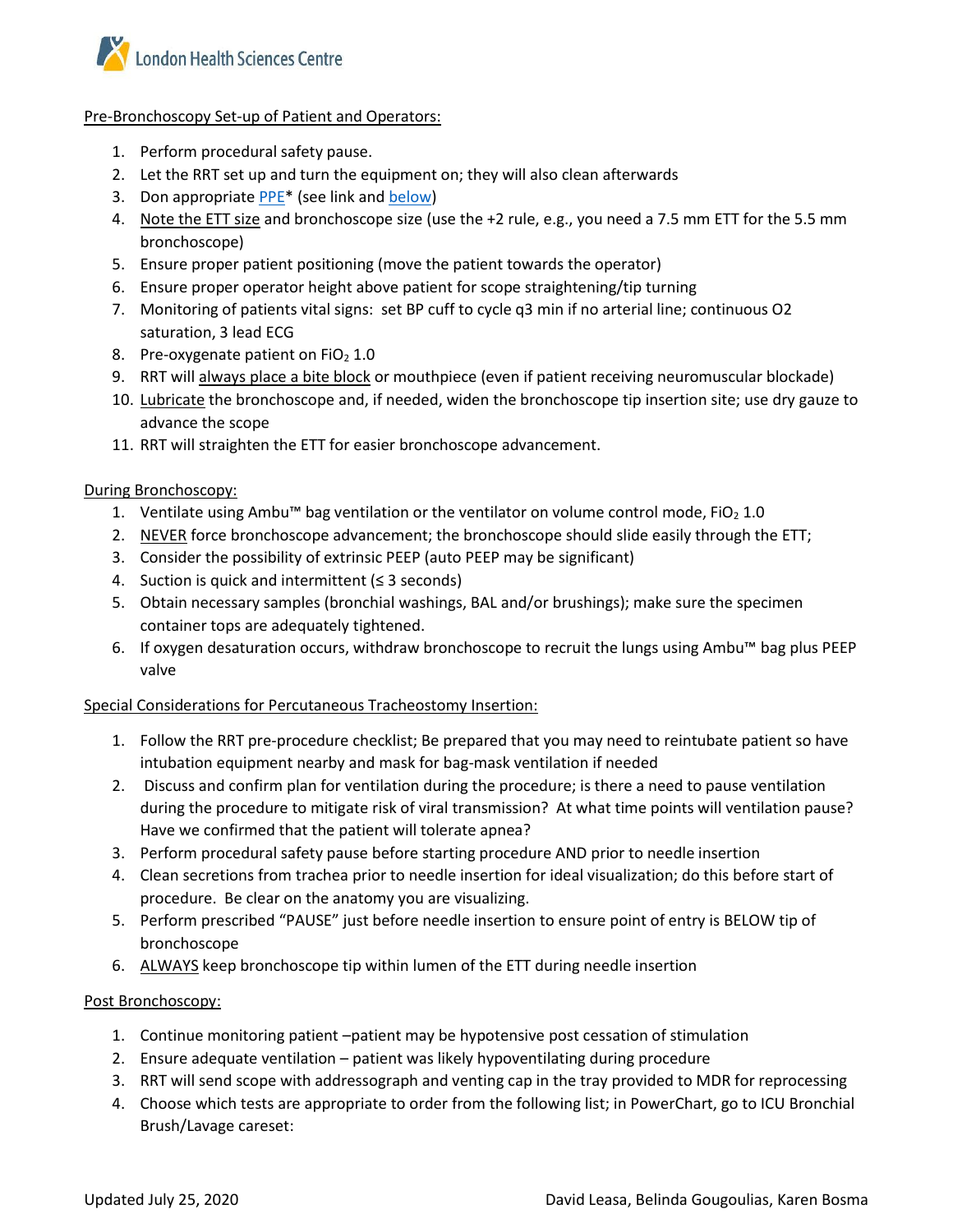

- *a.* Acid Fast Bacilli Culture (note: you need to complete a Public Health paper requisition). \**Note that sending AFB does NOT necessitate moving patient to a negative pressure room if you are looking for non-tuberculous mycobacterium (MAI or MAC). If TB is a concern, patient must be in a negative pressure room.*
- b. Respiratory Culture (bacterial stain and culture)
- c. Fungal Culture
- d. Legionella Culture (also order and obtain legionella antigen urine sample)
- e. Mycoplasma/Ureaplasma Culture
- f. Pneumocystis carinii
- *g.* Respiratory Virus Panel *\*Note that COVID-19 needs to be ordered separately*
- h. Coronavirus SARS-CoV-2 2019 Diagnostic (COVID) choose BAL as specimen type
- i. Cytology (needs to be in fixative) separate order
- 5. Ensure proper labelling of specimen containers with appropriate paper requisitions as needed; Note that all microbiology tests will be pooled in one container, whereas cytology will be processed separately from distinct lobes (labelled).
- 6. Ensure lids to specimen containers are properly tightened so the specimen does not leak in transit.
- 7. Ensure prompt delivery of specimens to lab
- 8. Complete documentation dictate or type a Procedure Note in powerchart, including: date/time procedure performed; name of operator performing procedure and name of physician providing anesthesia/sedation (ICU consultant); indications; topical/systemic anaesthetic agents and dose; findings (describe anatomy, mucosa, presence of blood or pus); specimens and location obtained (for BAL include amount instilled and amount returned); tolerance/ complications (there are templates available on PowerChart that may be used)

# *Potential Complications*

- Trauma to the airways, bleeding
- Coughing and bronchospasm (if inadequate anaesthesia)
- Loss of PEEP with derecruitment and oxygen desaturation
- Barotrauma
- Infection (scope to patient and patient to operator especially if inadequate respiratory precautions adopted)
- Accidental extubation

# <span id="page-4-0"></span>*Precautions to Protect Health Care Providers (HCPs)*

Note that bronchoscopy is considered a high risk aerosol generating medical procedure (AGMP). At **minimum**, Droplet + Contact + Enhanced PPE (N95 mask + Full Face Shield, Level 2 gown and gloves) must be worn by all staff within 2 meters of the patient during the procedure, for ALL patients undergoing bronchoscopy.

During the COVID-19 pandemic, **PROTECTED Droplet-Contact-Enhanced PPE** (N95 mask + goggles + face shield + blue hair bouffant +Level 3 or 4 gown + extended cuff nitrile or sterile gloves which cover wrists) must be worn by all staff within 2 meters of the patient during the procedure. A negative pressure room should be used (if available).

Se[e Guiding Principles](https://www.lhsc.on.ca/media/8476/download) in Guidelines ADULT CRITICAL CARE for Aerosol Generating Medical Procedures (AGMP) for more information. [\(https://www.lhsc.on.ca/media/8476/download\)](https://www.lhsc.on.ca/media/8476/download)